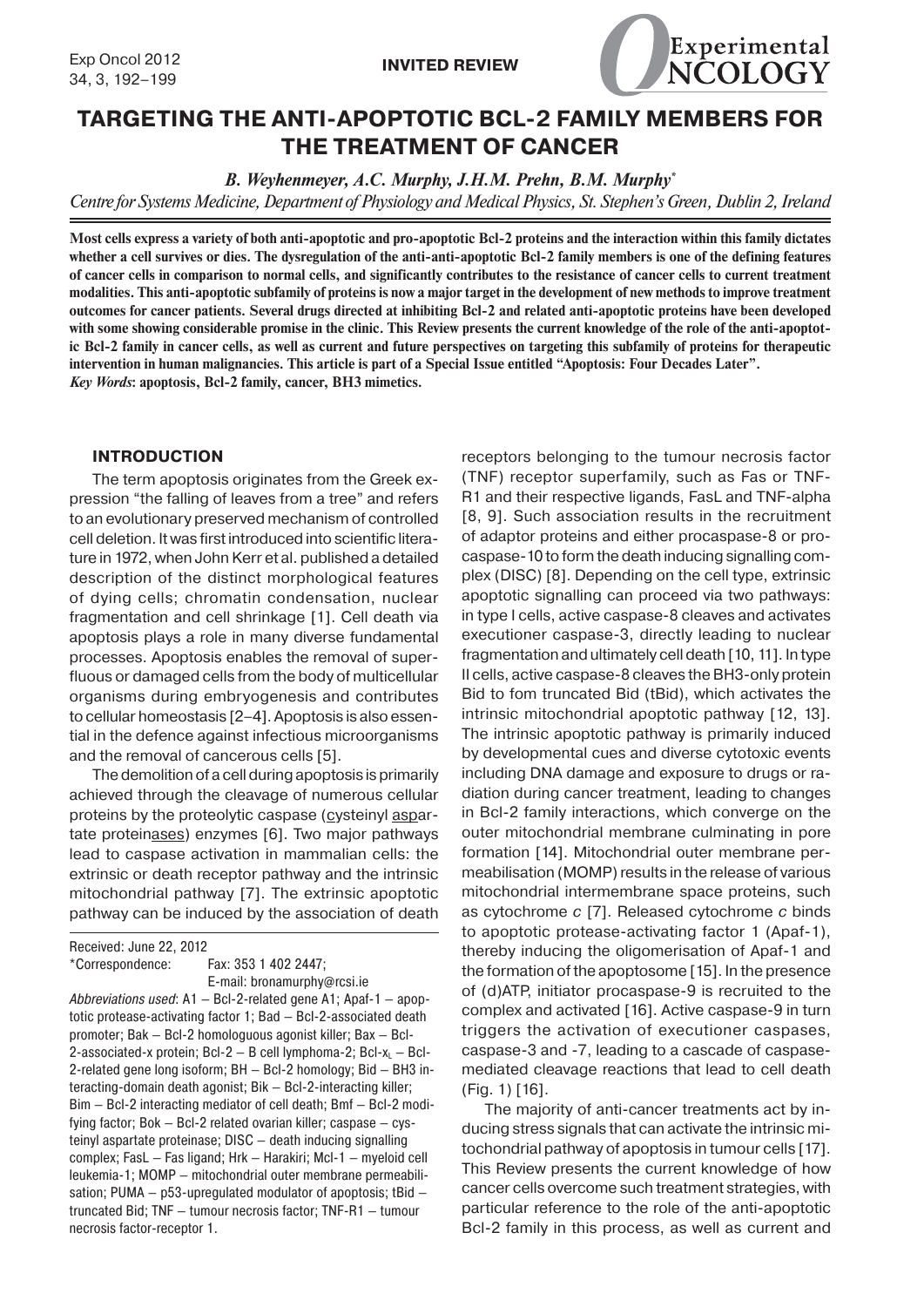future perspectives on targeting the anti-apoptotic Bcl-2 family of proteins for therapeutic intervention in human malignancies.



**Fig. 1.** Caspase Activation Pathways. (A) Engagement of plasma membrane-associated death receptors results in recruitment and activation of procaspase-8 via the adaptor molecule FADD. In type I cells, active caspase-8 can directly activate procaspase-3. Active caspase-3 can then initiate a caspase activation cascade. In type II cells, the reduced level of activated caspase-8 cleaves the BH3-only protein Bid. This 15 kDa fragment, tBid, activates the mitochondrial pathway by stimulating cytochrome *c* release via Bax and/or Bak oligomerization and insertion into the outer mitochondrial membrane. Once in the cytoplasm cytochrome *c* promotes apoptosome assembly and thus caspase activation. (B) Diverse forms of cellular stress, (DNA damage, cytotoxic drugs, cytokine withdrawal), may trigger the release of cytochrome *c* from mitochondria via the death-promoting Bcl-2 family members, such as Bax and/ or Bak, oligomerization and insertion into the outer mitochondrial membrane. Cytochrome *c* release from mitochondria is inhibited by the death inhibitory Bcl-2 family members, such as Bcl-2 and Bcl-x<sub>L</sub>. (Adapted from [110])

# **THE CLASSIFICATION OF THE BCL-2 FAMILY OF PROTEINS**

The rapid and irreversible release of cytochrome *c* from mitochondria is generally recognised as the "point of no return" in the life of a cell [18]. Unsurprisingly therefore, the process of cytochrome *c* release from mitochondria is tightly controlled, primarily by the B cell lymphoma-2 (Bcl-2) family of proteins [19, 20]. The name of this diverse family originates from their first identified member, Bcl-2, an oncoprotein that was activated via chromosome translocation in human follicular lymphoma [21, 22]. To date, there are 25 known proteins in the Bcl-2 family that can be subdivided into 3 groups, according to their pro- and anti-apoptotic effects and the presence of Bcl-2 homology (BH) domains [23]. The anti-apoptotic Bcl-2-like proteins, comprise 1 group and has amongst its members Bcl-2, Bcl-2-related gene long isoform (Bcl- $x_L$ ), Bcl-w, myeloid cell leukemia-1 (Mcl-1) and Bcl-2-related gene A1 (A1). These anti-apoptotic proteins have similar 3D structures, possess four BH domains, and all promote cell survival by inactivating their proapoptotic Bcl-2 family counterparts and preserving outer mitochondrial membrane integrity [23]. The proapoptotic Bcl-2 family members may be subdivided into 2 classes: the multidomain effector proteins and the BH3-only proteins. The multidomain members include Bcl-2-associated-x protein (Bax), Bcl-2 homologuous agonist killer (Bak) and the much less studied, Bcl-2 related ovarian killer (Bok) and contain structural features of all four BH domains, similar to the antiapoptotic proteins [24]. Once activated, the effector proteins, Bax and Bak promote apoptosis by enabling pore formation within the mitochondrial outer membrane [25].

Structurally, the BH3-only proteins are homologous to the rest of the Bcl-2 family members in only one small sequence, the BH3 domain (Fig. 2).



**Fig. 2.** Schematic representation of Bcl-2 family members. Bcl-2 family members are the key regulators of cytochrome *c* release from the mitochondria. As is illustrated, all members of the family contain at least one of 4 BH domains, designated BH1, BH2, BH3 and BH4. Some members also contain a transmembrane domain that tethers these proteins to intracellular membranes. The anti-apoptotic members most similar to Bcl-2, such as Bcl-x<sub>L</sub> contain all 4 BH domains. There are 2 very distinct pro-apoptotic sub-families: the multidomain effectors and the BH3-only subgroup. The multidomain effectors, Bax, Bak and Bok are very similar to Bcl-2 and contain structural features of all 4 BH domains. The "BH3-only" proteins such as Bad, Bid and Bim contain a central BH3 domain that is essential for their killing activity. The "BH3-only" proteins are a very diverse family. (Adapted from [110])

BH3-only group members include, Bcl-2-associated death promoter (Bad), BH3 interactingdomain death agonist (Bid), Bcl-2-interacting killer (Bik), Bcl-2 interacting mediator of cell death (Bim), Bcl-2 modifying factor (Bmf), Harakiri (Hrk), Noxa and p53-upregulated modulator of apoptosis (PUMA). BH3-only protein signalling is essential for the initiation of the mitochondrial apoptotic pathway, but MOMP requires the presence of either Bax or Bak [25–27].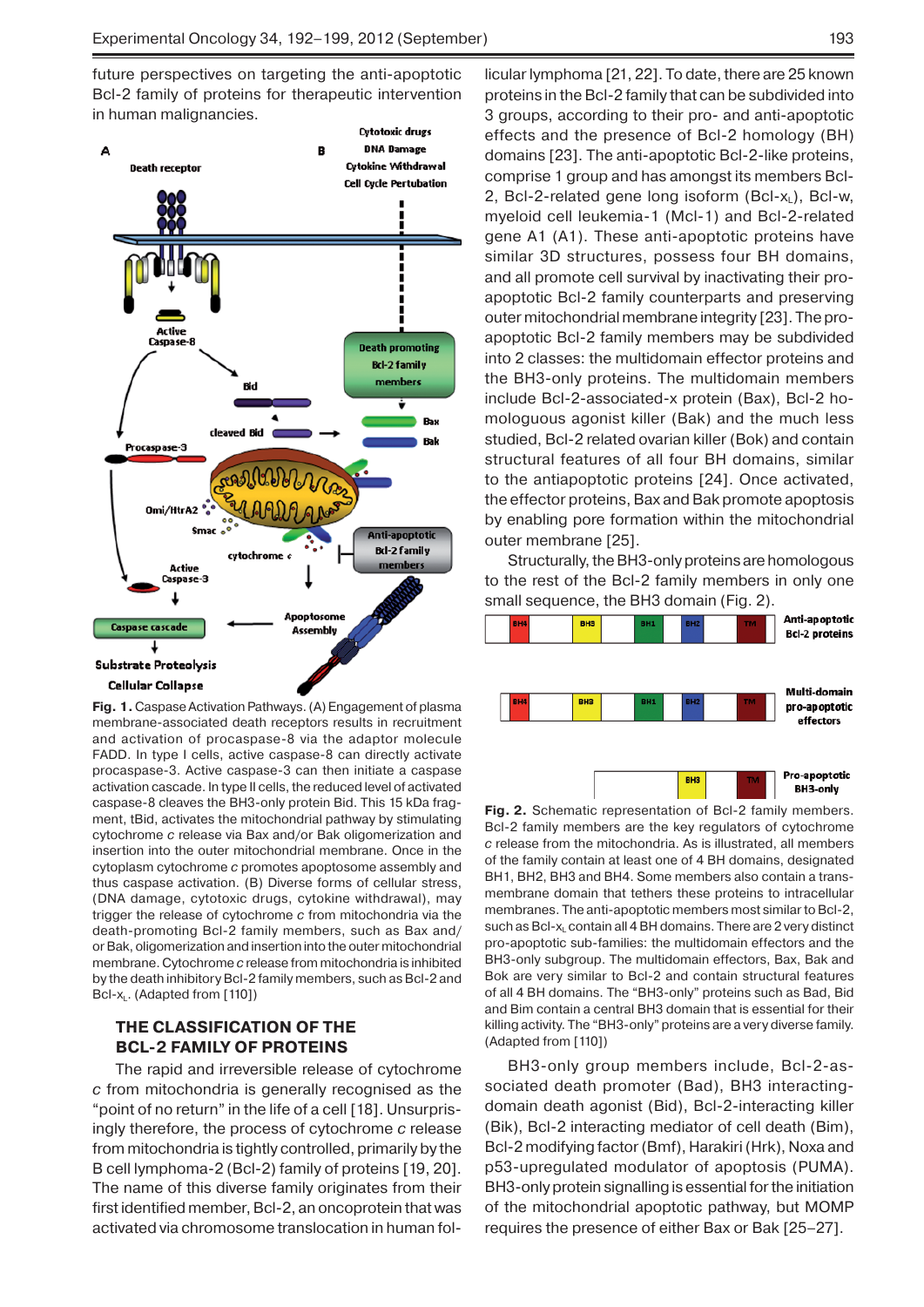## **THE INTERACTIONS BETWEEN THE BCL-2 FAMILY OF PROTEINS**

Most cells express a variety of both anti-apoptotic and pro-apoptotic Bcl-2 proteins and the interaction between proteins within this family dictates whether a cell survives or dies [20]. The exact mechanisms of how Bcl-2 proteins interconnect to regulate MOMP and apoptosis has been controversially discussed. The "direct activation" model proposes that BH3-only proteins Bim, truncated Bid (tBid) and maybe PUMA act as "direct activators" of Bak/Bax and the rest of the BH3-only proteins act as "sensitisers" or decoys but do not directly activate Bax/Bak. Such "sensitisers" prevent the antiapoptotic Bcl-2-like proteins from binding to the activators, thus freeing these proteins to interact with and activate Bak and Bax, leading to MOMP and cytochrome *c* release [28, 29]. The second "derepression" model suggests that Bax and Bak are always active and the anti-apoptotic proteins prevent cell death by binding to them. In this model the role of the BH3-only proteins is to target and bind the anti-apoptotic Bcl-2 family members to release active Bak and Bax. While certain members of the BH3-only family (Bim, PUMA and tBid) can bind to all anti-apoptotic proteins, other proteins, such as Bad and Noxa, only interact with a specific Bcl-2 protein family member to regulate MOMP [30, 31]. The more recently proposed "embedded together" model combines features of both. Under this model, BH3 only sensitisers are thought to displace Bax and the BH3-only activators from the anti-apoptotic proteins. Bax is then free to oligomerise and the BH3-only activators can bind and recruit additional Bax, which also oligomerises, resulting in pore formation and MOMP. These important interactions occur at the mitochondrial outer membrane [32, 33]. Although further work is required to more thoroughly elucidate the intricate interactions between the Bcl-2 family of proteins, the shared theme of all proposed models is the engagement of anti-apoptotic Bcl-2 family members by the BH3-only subfamily of proteins. Anti-apoptotic Bcl-2 family members contain a hydrophobic binding pocket, formed by the folding of their BH1, BH2 and BH3 domains and BH3-only proteins can bind into this groove via their BH3 domain [20, 26, 34]. When the abundance of active pro-apoptotic Bcl-2 family proteins exceeds the binding capacity of the antiapoptotic Bcl-2 family proteins, MOMP occurs and the mitochondrial pathway of apoptosis proceeds [20].

# **THE ROLE OF THE ANTI-APOPTOTIC BCL-2 FAMILY PROTEINS IN CANCER DEVELOPMENT AND MAINTENANCE**

The discovery that Bcl-2 did not drive cell proliferation, as for previously characterized oncogenes, but rather promoted cell survival, led to the realisation that the inhibition of apoptotic pathways was a critical step in tumourigenesis [35]. Indeed many studies have since highlighted that the dysregulation of Bcl-2 and other anti-anti-apoptotic family members is one of the

key defining features of cancer cells in comparison to normal cells [36]. BCL-2 transgenic mice develop spontaneous tumours [37] and BCL-2 gene and protein amplification has been discovered in various malignancies, including chronic lymphocytic leukaemias [38], small cell lung cancers [39], breast carcinomas [40], non-Hodgkin's lymphoma [41] and glioblastomas [42]. Mcl-1 overexpression predisposes mice to B-cell lymphomas [43]. In humans, Mcl-1 expression is markedly high in many cases of acute myeloid leukaemia and multiple myeloma, and diverse cancers demonstrate overexpression of Mcl-1 and BCL-x genes [44, 45]. Pertinently, it has also been demonstrated that not only does the overexpression of the anti-apoptotic members of the Bcl-2 family play a role in cancer development; their elevated expression can also be correlated with resistance to cancer therapeutics, including chemotherapy and radiotherapy [23, 46]. Miyashita and colleagues first demonstrated the link between Bcl-2 and resistance to DNA-damaging agents in various lymphoid cell lines [47, 48]. Since then overexpression of Bcl-2, Bcl $x<sub>L</sub>$  or McI-1 has been shown to protect against many diverse anti-cancer agents, in both mice [49–52] and humans, reviewed in [23, 53]. More recent studies have extended these observations even further with evidence of "oncogene addiction". This concept, based on work from the laboratories of the late Stanley Korsmeyer and Anthony Letai, implies that even in the absence of an anti-cancer agent, many cancer cells are addicted to the presence of Bcl-2 proteins and their survival is dependent on the activity of these oncogenes. Under these circumstances, the upregulation of proapoptotic Bcl-2 family members in response to oncogenic signals in tumour cells is not sufficient to overcome the increased antiapoptotic Bcl-2 family protein signalling within the cells [54, 55].

# **ANTI-APOPTOTIC BCL-2 FAMILY MEMBERS AS TARGETS FOR THE TREATMENT OF CANCERS**

The outcome of these collective observations from over three decades of research on Bcl-2 family proteins is that these family members are now extremely attractive targets for the treatment of numerous cancers. As previously mentioned, structural studies have elucidated a hydrophobic groove on the surface of anti-apoptotic Bcl-2 family proteins that binds the BH3 dimerization domain of pro-apoptotic family members [20]. Thus, treatment with molecules that mimic the BH3 domain of the pro-apoptotic proteins may potentially overcome the increase in anti-apoptotic Bcl-2 proteins and thus induce cancer cell death.

The first drug developed to pharmacologically inhibit Bcl-2 was Oblimersen sodium (G3139, Genasense), an 18-mer antisense oligonucleotide designed to target the first six codons of BCL-2 mRNA [56]. Initial preclinical and clinical studies showed that the combination treatment of Oblimersen with a given anti-cancer drug increased the chemotherapeutic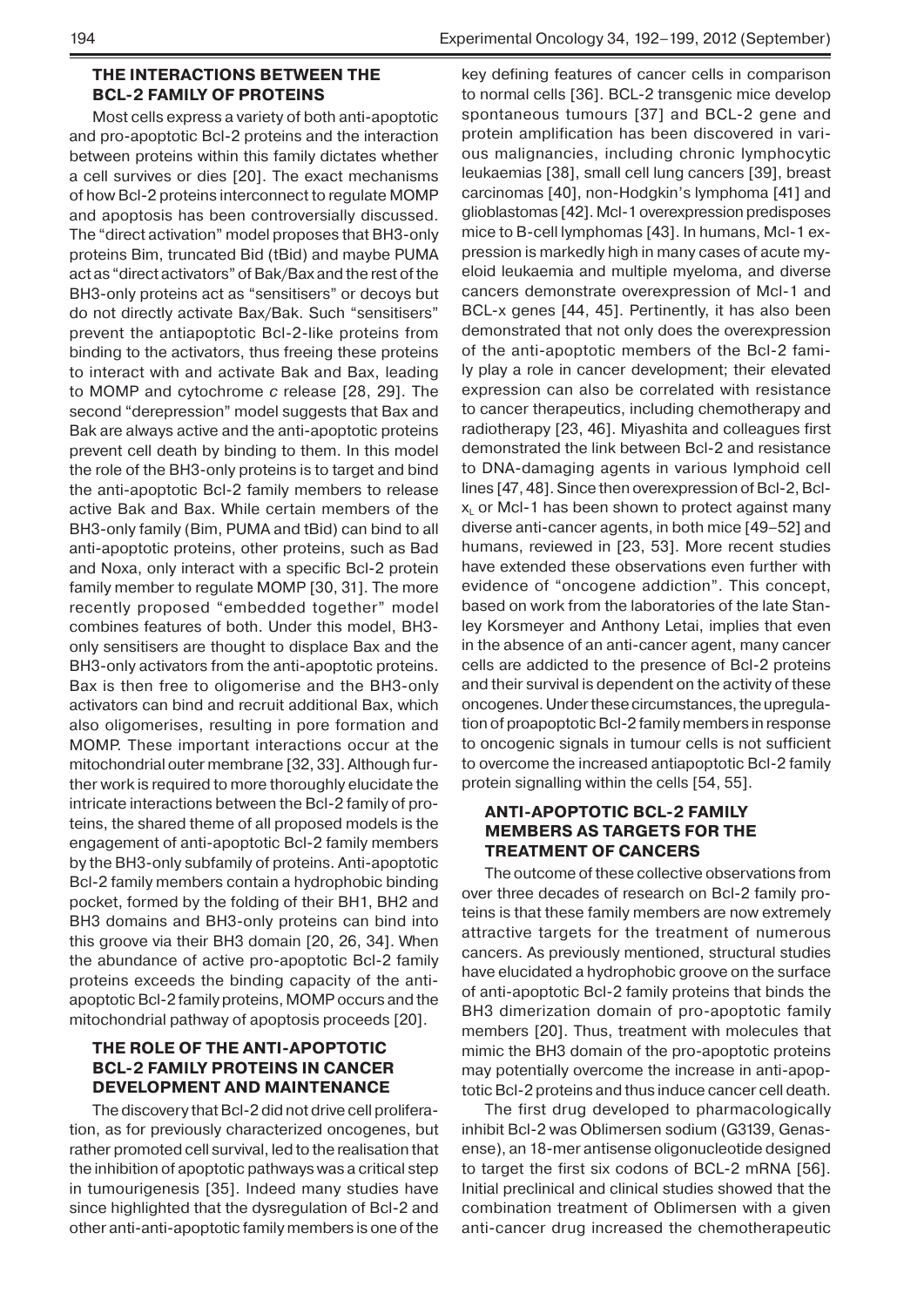effect in various types of cancers [57–60]. However, after failing to result in survival differences in a pivotal melanoma trial this agent did not obtain US Food and Drug Administration approval [61]. Factors considered as contributory to the failure of this drug included the sole targeting of Bcl-2 by Oblimersen and the potential increased expression of other anti-apoptotic Bcl-2 family members as a result of the downregulation in Bcl-2 expression. To circumvent these difficulties efforts were next directed at neutralizing a broader range of the anti-apoptotic Bcl-2 family members.

HA-141 was identified via *in silico* screens for compounds that bound the hydrophobic groove of Bcl-2 [62]. In preclinical studies it has been shown to inhibit the binding of Bcl-2 and Bcl-x to Bax and Bak [63, 64] and induce apoptosis in a wide variety of cancer cells, including glioma cells [64] and colon cancer cells [65]. Additionally, in combination with etoposide, HA14-1 has been demonstrated to slow the growth of glioblastoma *in vivo* [64]. However, the binding affinity of this compound for Bcl-2 is quite high and is significantly higher than affinities of other inhibitors for Bcl-2 [62].

Gossypol, a polyphenol derived from the cottonseed plant, was the first natural compound discovered that demonstrated inhibition of Bcl-2, Bcl-x<sub>L</sub> and Mcl-1 [66]. Originally gossypol was studied as a male contraceptive [67], but was later shown to have potent anti-cancer effects [68, 69]. Natural gossypol is a racemic mixture and studies have found that the levo enantiomer (l-gossypol) has more potent proapoptotic effects than d-gossypol [70]. In preclinical studies many groups have shown gossypol's potent pro-apoptotic activity [71, 72]. However, the results of a Phase II clinical trial in which, L-gossypol (AT-101, Ascenta) was tested in patients with recurrent chemosensitive extensive-stage small cell lung cancer (SCLC) were disappointing [73]. More promising results were achieved in a PhaseI/II trial, evaluating AT-101 in prostate cancer [74] and when AT-101 was administered in combination with docetaxel, in a Phase II trial of non-small cell lung cancer [75]. Further Phase I and II trials are ongoing to further evaluate AT-101 in combination with conventional chemotherapeutics across a range of malignancies, including small and non-small cell lung cancers, chronic lymphocytic leukaemia, prostate cancers and glioblastoma multifome (AT-101, http://clinicaltrials.gov).

Gossypol has toxicity problems however, most likely due to two reactive aldehyde groups [76] and as a result many derivatives of gossypol have been generated, ranging from Apogossypol, the first derivative designed, to the more recent BI-97C1 (Sabutoclax). These compounds bind with even greater efficiency to the anti-apoptotic Bcl-2 family members but do not confer the same level of toxicity [77, 78]. While preclinical results are promising [79], at present there are no reports on clinical trials using such derivatives but it is expected that these derivatives will enter trials soon. Finally and of special interest are the observa-

tions by Vogler and colleagues that gossypol and its derivatives may kill even in the absence of Bak and Bax, indicating that the mechanisms of action of these drugs may in fact be independent of the intrinsic mitochondrial pathway [80]. Autophagy has been suggested as the mechanism by which gossypol induces death in cells with very high levels of Bcl-2 [81]. While not a direct focus of this review, autophagy is a second process of cell death in which the Bcl-2 family have also been described to play a role. Briefly, the BH3-only protein, Beclin-1 is essential for the initiation of autophagy and can be inhibited by binding to Bcl-2/ Bcl-x<sub>i</sub> at the endoplasmic reticulum  $[82–84]$ . Gossypol has been shown to induce autophagy by blocking this Bcl-2-Beclin 1 interaction [81].

The two Bcl-2 inhibitor drugs furthest in clinical development are obatoclax (GX-15-70) from Gemin X Biotechnologies and ABT-737 from Abbott. Obatoclax was discovered as a result of a high-throughput screen of natural compounds that disrupted protein interactions in the Bcl-2 family and was the first pan anti-apoptotic Bcl-2 protein inhibitor to be described [85]. This small molecule bipyrrole compound has been shown to bind to Bcl-2, Bcl-x, Bcl-w and Mcl-1 *in vitro* [86]. Preclinical experiments showed that Obatoclax has pro-apoptotic effects when used alone and enhances the *in vitro* efficacy of bortezomib in human multiple myeloma [87] and mantle cell lymphoma cell lines [88]. Obatoclax has been tested in Phase I clinical trials in patients with haematological and myeloid malignancies and was well tolerated [89, 90]. In a more recent phase II study in patients with relapsed or refractory classical Hodgkin lymphoma, obatoclax displayed limited clinical activity [91] but more promising results were observed in a phase I trial of obatoclax in combination with carboplatin and etoposide in patients with extensive-stage small cell lung cancer [92]. Again, the mechanism of action of this putative anti-apoptotic Bcl-2 family inhibitor is not fully understood as it has been shown to induce cell death in the absence of Bax/Bak and caspase-9 [80]. Similar to gossypol, autophagy has also been suggested as an alternative method of inducing cell death which Obatoclax may utilize to kill cells under certain circumstances [93].

ABT-737 was developed using nuclear magnetic resonance to screen a chemical library for BH3-like analogues that bound with high efficiency to the hydrophobic groove of Bcl- $x_L$  [94]. ABT-737 does not inhibit McI-1 but binds to and inhibits BcI-2, BcI- $x_i$  and Bcl-w with nanomolar affinities, closely resembling the BH3 domain of Bad and representing a far greater potency of action than for the previously discussed compounds [80]. ABT-737 is extremely effective at enhancing the response to radiation as well as a variety of chemotherapy agents in many different cancer cell lines *in vitro*, and displayed significant activity as a monotherapeutic in two small-cell lung cancer xenograft models [94, 95]. However, drug delivery is problematic for ABT-737 and resistance is observed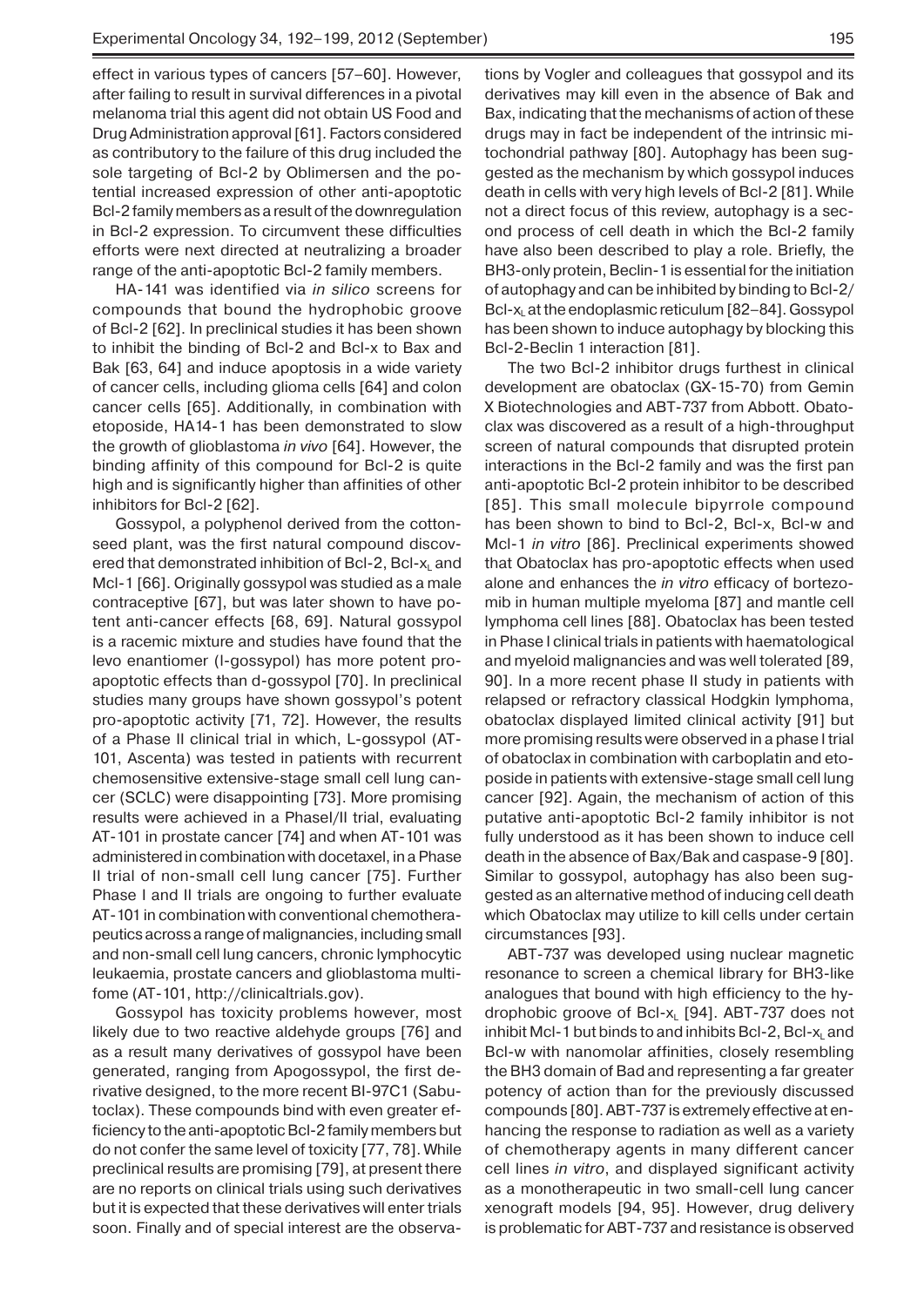in cells that express Mcl-1 [96, 97]. To overcome the delivery problems, ABT-263 (Navitoclax) was developed by Abbott for use in the clinic. ABT-263 is an oral version of ABT-737 and shares a similar binding profile and affinities to purified Bcl-2, Bcl- $x_i$  and Bcl-w proteins as ABT-737 [98]. Furthermore, ABT-263 has demonstrated activity as a single agent in small cell lung cancer orthotopic tumour models and has been shown to enhance the activity of chemotherapy agents in cancer cell lines [98]. Several strategies are also being developed to complement the activity of ABT-737, by neutralizing Mcl-1 [99-101].

A number of Phase I and Phase II trials are currently underway or have recently been completed evaluating the efficacy of ABT-263 as both a montherapeutic and in combination with other chemotherapeutics in patients with malignancies of lymphoid origin and solid tumours (ABT-263, http://clinicaltrials.gov). Thrombocytopenia, attributable to the high-affinity inhibition of Bcl- $x<sub>L</sub>$  in platelets, has been recognised as a dose-limiting side effect of ABT-263 in preclinical studies [98] and in Phase I trials [102–104]. Due to encouraging results of these Phase I trials, Phase II trials are proceeding [102–104]. Importantly, unlike the other BH3 mimetics discussed, ABT-737 has been shown to act in a similar manner to other BH3-only proteins and requires the presence of Bax/Bak and caspase-9 to induce apoptosis which it is hoped will lead to increased selectivity in its cytotoxicity towards cancer cells [80, 97].

## **PREDICTING RESPONSES TO BH3 MIMETICS**

BH3 profiling was designed as a tool to understand addiction to Bcl-2 family proteins [105]. Using this technique cell lines were divided into three classes based on their specific anti-apoptotic block to the intrinsic pathway of apoptosis. A "class A" block was defined as one that arose from insufficient levels of BH3-only proteins. A "class B" inhibition block developed after significant loss of Bax and Bak. Finally, a "class C" block occurred when the cells overexpressed anti-apoptotic proteins [106, 107]. Further investigations highlighted that BH3 profiling correctly identified those cell lines that were Bcl-2 dependent based on correlation with response to the Bcl-2 antagonist ABT-737 [108]. Such experiments suggest that BH3 profiling could be a useful in the clinic as a diagnostic tool as it could potentially be used to predict patient response to an antagonist of an anti-apoptotic protein [105, 109].

#### **CONCLUSIONS AND PERSPECTIVES**

The observations that being dependent on, or addicted to an anti-apoptotic Bcl-2 family member can lead to a cancer phenotype has resulted in the development of many BH3 mimetics to treat a broad range of haematological malignancies and solid tumors. As discussed above clinical data has revealed some to be more successful than others when trialed in patients. Evidence also indicates that a single BH3 mimetic may not be sufficient as a monotherapeutic to cure

cancer patients and the best results may be achieved by appropriate drug combinations. Identifying the most suitable drug combinations may be achieved by using techniques such as BH3 profiling or a systems modelling approach examining Bcl-2 family interactions. Undoubtedly further understanding of this subfamily of proteins is needed to exploit the potential offered by their successful targeting and ultimately deliver

#### **ACKNOWLEDGEMENTS**

improved therapies for cancer patients.

We thank our colleagues, Caoimhin Concannon and Sean Kilbride for their helpful comments in the preparation of this review.

#### **FINANCIAL SUPPORT**

This research was generously supported by grants from the Health Research Board (RP/2008/69) and the RCSI Research Committee (GR 08-0155) to BMM.

#### **CONFLICT OF INTEREST**

No conflicts to disclose.

#### **REFERENCES**

**1.** Kerr JF, Wyllie AH, Currie AR. Apoptosis: a basic biological phenomenon with wide-ranging implications in tissue kinetics. Br J Cancer 1972; **26**: 239–57.

**2.** Meier P, Finch A, Evan G. Apoptosis in development. Nature 2000; **407**: 796–801.

**3.** Yuan J, Yankner BA. Apoptosis in the nervous system. Nature 2000; **407**: 802–9.

**4.** Yuan J, Horvitz HR. A first insight into the molecular mechanisms of apoptosis. Cell 2004; **116** (2 Suppl): S53–6, S59.

**5.** Strasser A, Cory S, Adams JM. Deciphering the rules of programmed cell death to improve therapy of cancer and other diseases. EMBO J 2011; **30**: 3667–83.

**6.** Luthi AU, Martin SJ. The CASBAH: a searchable database of caspase substrates. Cell Death Differ 2007; **14**: 641–50.

**7.** Strasser A, Harris AW, Huang DC, *et al.* Bcl-2 and Fas/ APO-1 regulate distinct pathways to lymphocyte apoptosis. EMBO J 1995; **14**: 6136–47.

**8.** Kischkel FC, Hellbardt S, Behrmann I, *et al.* Cytotoxicity-dependent APO-1 (Fas/CD95)-associated proteins form a death-inducing signaling complex (DISC) with the receptor. EMBO J 1995; **14**: 5579–88.

**9.** Ashkenazi A, Dixit VM. Apoptosis control by death and decoy receptors. Curr Opin Cell Biol 1999; **11**: 255–60.

**10.** Scaffidi C, Fulda S, Srinivasan A, *et al.* Two CD95 (APO-1/Fas) signaling pathways. EMBO J 1998; **17**: 1675–87.

**11.** Jost PJ, Grabow S, Gray D, *et al.* XIAP discriminates between type I and type II FAS-induced apoptosis. Nature 2009; **460**: 1035–9.

**12.** Wang K, Yin XM, Chao DT, *et al.* BID: a novel BH3 domain-only death agonist. Genes Dev 1996; **10**: 2859–69.

**13.** Li H, Zhu H, Xu CJ, Yuan J. Cleavage of BID by caspase 8 mediates the mitochondrial damage in the Fas pathway of apoptosis. Cell 1998; **94**: 491–501.

**14.** Green DR, Kroemer G. The pathophysiology of mitochondrial cell death. Science 2004; **305**: 626–9.

**15.** Zou H, Li Y, Liu X, Wang X. An APAF-1.cytochrome *c* multimeric complex is a functional apoptosome that activates procaspase-9. J Biol Chem 1999; **274**: 11549–56.

**16.** Li P, Nijhawan D, Budihardjo I, *et al.* Cytochrome *c* and dATP-dependent formation of Apaf-1/caspase-9 com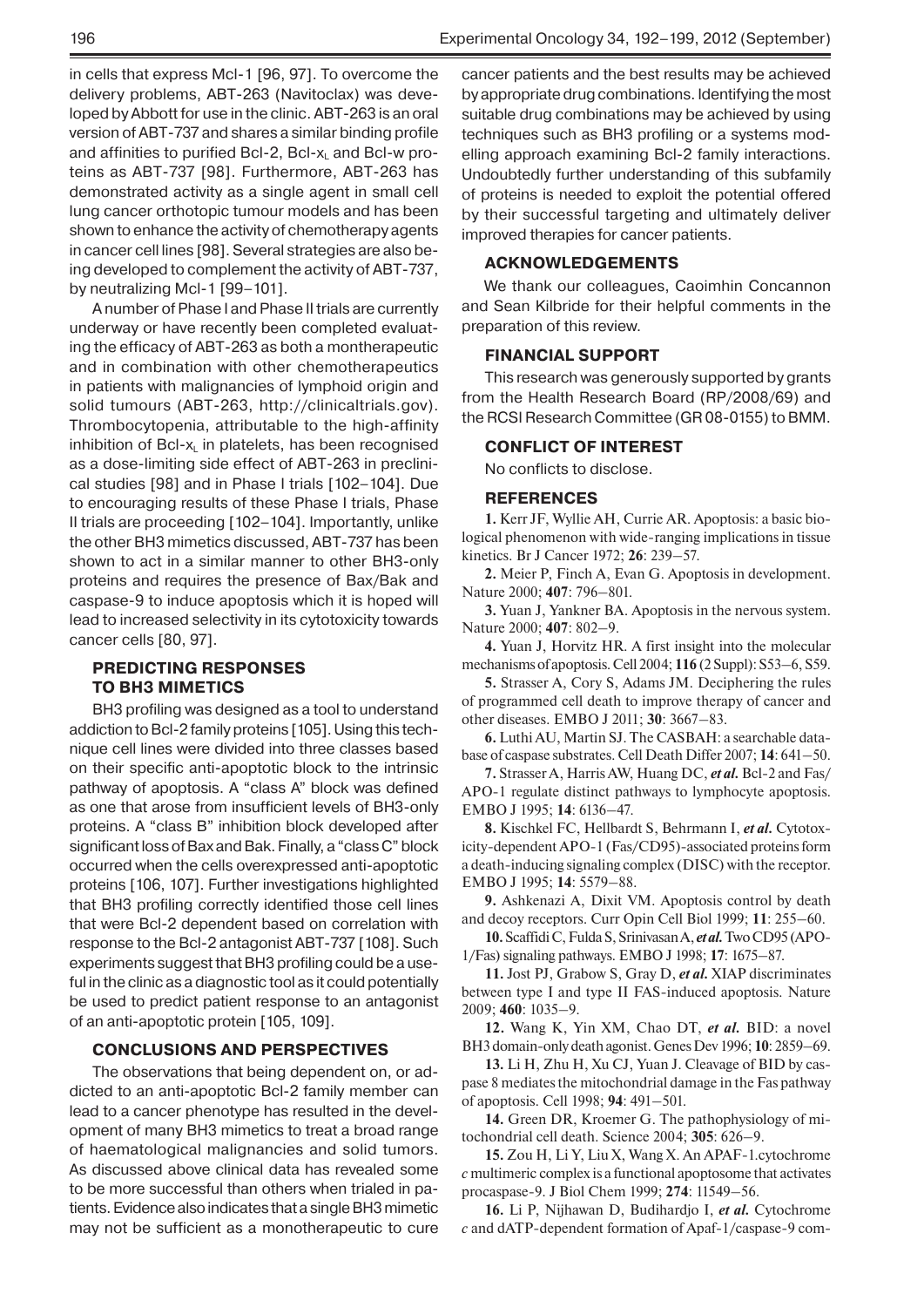plex initiates an apoptotic protease cascade. Cell 1997; **91**: 479– 89.

**17.** Danial NN, Korsmeyer SJ. Cell death: critical control points. Cell 2004; **116**: 205–19.

**18.** Waterhouse NJ, Ricci JE, Green DR. And all of a sudden it's over: mitochondrial outer-membrane permeabilization in apoptosis. Biochimie 2002; **84**: 113–21.

**19.** Tsujimoto Y. Role of Bcl-2 family proteins in apoptosis: apoptosomes or mitochondria? Genes Cells 1998; **3**: 697–707. **20.** Adams JM, Cory S. The Bcl-2 apoptotic switch in can-

cer development and therapy. Oncogene 2007; **26**: 1324–37.

**21.** Bakhshi A, Jensen JP, Goldman P, *et al.* Cloning the chromosomal breakpoint of t(14;18) human lymphomas: clustering around JH on chromosome 14 and near a transcriptional unit on 18. Cell 1985; **41**: 899–906.

**22.** Tsujimoto Y, Finger LR, Yunis J, *et al.* Cloning of the chromosome breakpoint of neoplastic B cells with the t(14;18) chromosome translocation. Science 1984; **226**: 1097–9.

**23.** Youle RJ, Strasser A. The BCL-2 protein family: opposing activities that mediate cell death. Nat Rev Mol Cell Biol 2008; **9**: 47–59.

**24.** Kvansakul M, Yang H, Fairlie WD, *et al.* Vaccinia virus anti-apoptotic F1L is a novel Bcl-2-like domain-swapped dimer that binds a highly selective subset of BH3-containing death ligands. Cell Death Differ 2008; **15**: 1564–71.

**25.** Lindsten T, Ross AJ, King A, *et al.* The combined functions of proapoptotic Bcl-2 family members bak and bax are essential for normal development of multiple tissues. Mol Cell 2000; **6**: 1389–99.

**26.** Wei MC, Zong WX, Cheng EH, *et al.* Proapoptotic BAX and BAK: a requisite gateway to mitochondrial dysfunction and death. Science 2001; **292**: 727–30.

**27.** Elkholi R, Floros KV, Chipuk JE. The role of BH3-only proteins in tumor cell development, signaling, and treatment. Genes Cancer 2011; **2**: 523–37.

**28.** Kim H, Rafiuddin-Shah M, Tu HC, *et al.* Hierarchical regulation of mitochondrion-dependent apoptosis by BCL-2 subfamilies. Nat Cell Biol 2006; **8**: 1348–58.

**29.** Letai A, Bassik MC, Walensky LD, *et al.* Distinct BH3 domains either sensitize or activate mitochondrial apoptosis, serving as prototype cancer therapeutics. Cancer Cell 2002; **2**: 183–92.

**30.** Chen L, Willis SN, Wei A, *et al.* Differential targeting of prosurvival Bcl-2 proteins by their BH3-only ligands allows complementary apoptotic function. Mol Cell 2005; **17**: 393–403.

**31.** Willis SN, Fletcher JI, Kaufmann T, *et al.* Apoptosis initiated when BH3 ligands engage multiple Bcl-2 homologs, not Bax or Bak. Science 2007; **315**: 856–9.

**32.** Billen LP, Kokoski CL, Lovell JF, *et al.* Bcl-x<sub>L</sub> inhibits membrane permeabilization by competing with Bax. PLoS Biol 2008; **6**: e147.

**33.** Leber B, Lin J, Andrews DW. Embedded together: the life and death consequences of interaction of the Bcl-2 family with membranes. Apoptosis 2007; **12**: 897–911.

**34.** Petros AM, Medek A, Nettesheim DG, *et al.* Solution structure of the antiapoptotic protein bcl-2. Proc Natl Acad Sci USA 2001; **98**: 3012–7.

**35.** Vaux DL, Cory S, Adams JM. Bcl-2 gene promotes haemopoietic cell survival and cooperates with c-myc to immortalize pre-B cells. Nature 1988; **335**: 440–2.

**36.** Slavov N, Dawson KA. Correlation signature of the macroscopic states of the gene regulatory network in cancer. Proc Natl Acad Sci USA 2009; **106**: 4079–84.

**37.** McDonnell TJ, Korsmeyer SJ. Progression from lymphoid hyperplasia to high-grade malignant lymphoma in mice transgenic for the t(14; 18). Nature 1991; **349**: 254–6.

**38.** Hanada M, Delia D, Aiello A, *et al.* bcl-2 gene hypomethylation and high-level expression in B-cell chronic lymphocytic leukemia. Blood 1993; **82**: 1820–8.

**39.** Ikegaki N, Katsumata M, Minna J, Tsujimoto Y. Expression of bcl-2 in small cell lung carcinoma cells. Cancer Res 1994; **54**: 6–8.

**40.** Rochaix P, Krajewski S, Reed JC, *et al. In vivo* patterns of Bcl-2 family protein expression in breast carcinomas in relation to apoptosis. J Pathol 1999; **187**: 410–5.

**41.** Monni O, Joensuu H, Franssila K, *et al.* BCL2 overexpression associated with chromosomal amplification in diffuse large B-cell lymphoma. Blood 1997; **90**: 1168–74.

**42.** Strik H, Deininger M, Streffer J, *et al.* BCL-2 family protein expression in initial and recurrent glioblastomas: modulation by radiochemotherapy. J Neurol Neurosurg Psychiatry 1999; **67**: 763–8.

**43.** Zhou P, Levy NB, Xie H, *et al.* MCL1 transgenic mice exhibit a high incidence of B-cell lymphoma manifested as a spectrum of histologic subtypes. Blood 2001; **97**: 3902–9.

**44.** Beroukhim R, Mermel CH, Porter D, *et al.* The landscape of somatic copy-number alteration across human cancers. Nature 2010; **463**: 899–905.

**45.** Wertz IE, Kusam S, Lam C, *et al.* Sensitivity to antitubulin chemotherapeutics is regulated by MCL1 and FBW7. Nature 2011; **471**: 110–4.

**46.** Kang MH, Reynolds CP. Bcl-2 inhibitors: targeting mitochondrial apoptotic pathways in cancer therapy. Clin Cancer Res 2009; **15**: 1126–32.

**47.** Miyashita T, Reed JC. bcl-2 gene transfer increases relative resistance of S49.1 and WEHI7.2 lymphoid cells to cell death and DNA fragmentation induced by glucocorticoids and multiple chemotherapeutic drugs. Cancer Res 1992; **52**: 5407–11.

**48.** Miyashita T, Reed JC. Bcl-2 oncoprotein blocks chemotherapy-induced apoptosis in a human leukemia cell line. Blood 1993; **81**: 151–7.

**49.** Strasser A, Harris AW, Cory S. bcl-2 transgene inhibits T cell death and perturbs thymic self-censorship. Cell 1991; **67**: 889–99.

**50.** Grillot DA, Merino R, Nunez G. Bcl-x<sub>L</sub> displays restricted distribution during T cell development and inhibits multiple forms of apoptosis but not clonal deletion in transgenic mice. J Exp Med 1995; **182**: 1973–83.

**51.** Zhou P, Qian L, Kozopas KM, Craig RW. Mcl-1, a Bcl-2 family member, delays the death of hematopoietic cells under a variety of apoptosis-inducing conditions. Blood 1997; **89**: 630–43.

**52.** Campbell KJ, Bath ML, Turner ML, *et al.* Elevated Mcl-1 perturbs lymphopoiesis, promotes transformation of hematopoietic stem/progenitor cells, and enhances drug resistance. Blood 2010; **116**: 3197–207.

**53.** Cory S, Adams J.M. The Bcl2 family: regulators of the cellular life-or-death switch. Nat Rev Cancer 2002; **2**: 647–56.

**54.** Del Gaizo Moore V, Brown JR, Certo M, *et al.* Chronic lymphocytic leukemia requires BCL2 to sequester prodeath BIM, explaining sensitivity to BCL2 antagonist ABT-737. J Clin Invest 2007; **117**: 112–21.

**55.** Letai A, Sorcinelli MD, Beard C, Korsmeyer SJ. Antiapoptotic BCL-2 is required for maintenance of a model leukemia. Cancer Cell 2004; **6**: 241–9.

**56.** Klasa RJ, Gillum AM, Klem RE, Frankel SR. Oblimersen Bcl-2 antisense: facilitating apoptosis in anticancer treatment. Antisense Nucleic Acid Drug Dev 2002; **12**: 193–213.

**57.** Emi M, Kim R, Tanabe K, *et al.* Targeted therapy against Bcl-2-related proteins in breast cancer cells. Breast Cancer Res 2005; **7**: R940–52.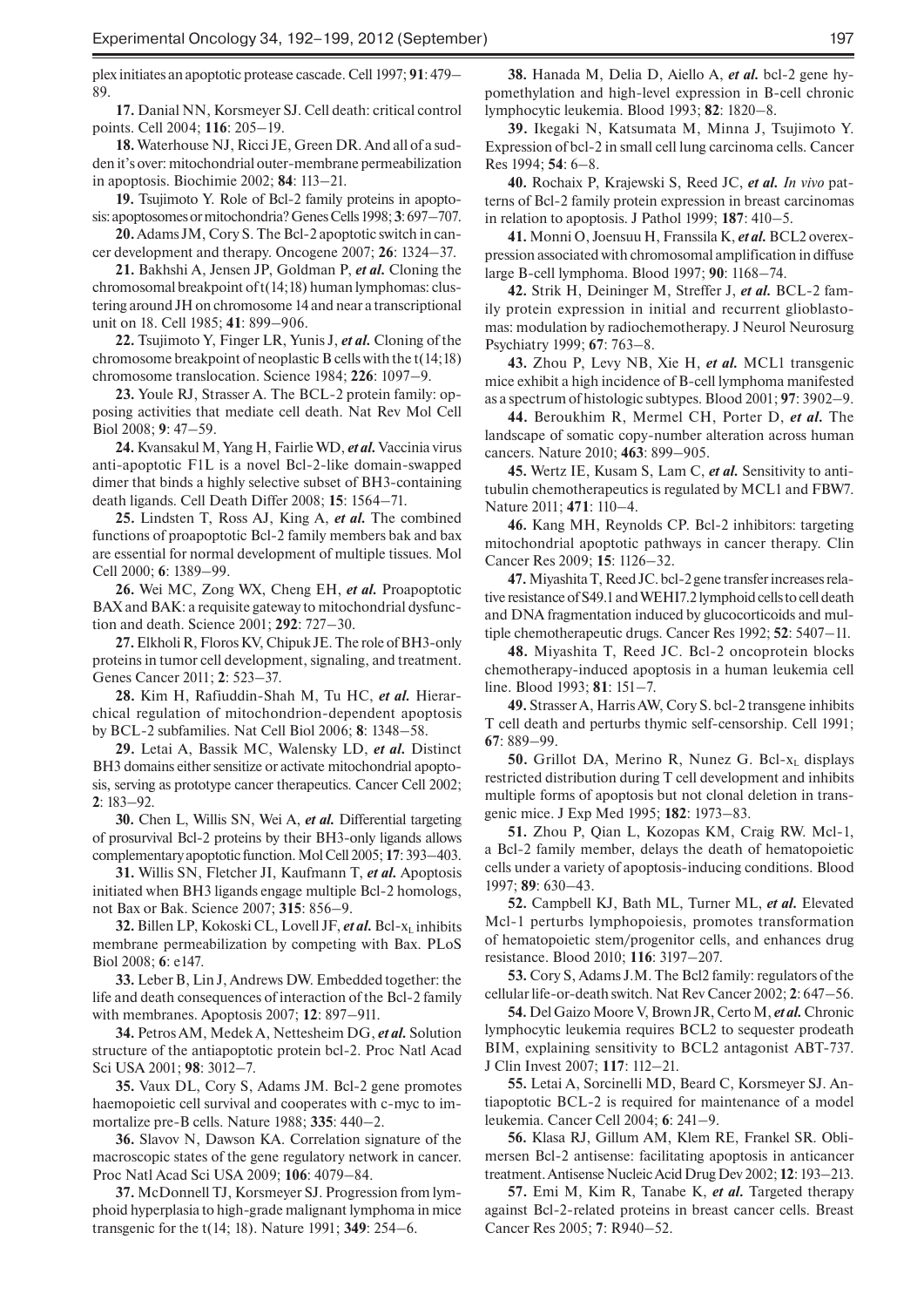**58.** Marcucci G, Byrd JC, Dai G, *et al.* Phase 1 and pharmacodynamic studies of G3139, a Bcl-2 antisense oligonucleotide, in combination with chemotherapy in refractory or relapsed acute leukemia. Blood 2003; **101**: 425–32.

**59.** Tolcher AW, Kuhn J, Schwartz G, *et al.* A Phase I pharmacokinetic and biological correlative study of oblimersen sodium (genasense, g3139), an antisense oligonucleotide to the bcl-2 mRNA, and of docetaxel in patients with hormonerefractory prostate cancer. Clin Cancer Res 2004; **10**: 5048–57.

**60.** Chi KN, Gleave ME, Klasa R, *et al.* A phase I dosefinding study of combined treatment with an antisense Bcl-2 oligonucleotide (Genasense) and mitoxantrone in patients with metastatic hormone-refractory prostate cancer. Clin Cancer Res 2001; **7**: 3920–7.

**61.** Limited AI. Oblimersen: Augmerosen, BCL-2 antisense oligonucleotide — Genta, G 3139, GC 3139, oblimersen sodium. Drugs R D 2007; **8**: 321–34.

**62.** Wang JL, Liu D, Zhang ZJ, *et al.* Structure-based discovery of an organic compound that binds Bcl-2 protein and induces apoptosis of tumor cells. Proc Natl Acad Sci USA 2000; **97**: 7124–9.

**63.** Lickliter JD, Wood NJ, Johnson L, *et al.* HA14-1 selectively induces apoptosis in Bcl-2-overexpressing leukemia/ lymphoma cells, and enhances cytarabine-induced cell death. Leukemia 2003; **17**: 2074–80.

**64.** Manero F, Gautier F, Gallenne T, *et al.* The small organic compound HA14-1 prevents Bcl-2 interaction with Bax to sensitize malignant glioma cells to induction of cell death. Cancer Res 2006; **66**: 2757–64.

**65.** Sinicrope FA, Penington RC, Tang XM. Tumor necrosis factor-related apoptosis-inducing ligand-induced apoptosis is inhibited by Bcl-2 but restored by the small molecule Bcl-2 inhibitor, HA 14-1, in human colon cancer cells. Clin Cancer Res 2004; **10**: 8284–92.

**66.** Wei J, Kitada S, Rega MF, *et al.* Apogossypol derivatives as antagonists of antiapoptotic Bcl-2 family proteins. Mol Cancer Ther 2009; **8**: 904–13.

**67.** Jones L. Gossypol and some other terpenoids, flavonoids and phenols that affect quality of cottonseed protein. J Am Oil Chemists Soc 1979; **56**: 727–30.

**68.** Tso WW. Gossypol inhibits Ehrlich ascites tumor cell proliferation. Cancer Lett 1984; **24**: 257–61.

**69.** Gilbert NE, O'Reilly JE, Chang CJ, *et al.* Antiproliferative activity of gossypol and gossypolone on human breast cancer cells. Life Sci 1995; **57**: 61–7.

**70.** Benz CC, Keniry MA, Ford JM, *et al.* Biochemical correlates of the antitumor and antimitochondrial properties of gossypol enantiomers. Mol Pharmacol 1990; **37**: 840–7.

**71.** Zhang M, Liu H, Guo R, *et al.* Molecular mechanism of gossypol-induced cell growth inhibition and cell death of HT-29 human colon carcinoma cells. Biochem Pharmacol 2003; **66**: 93–103.

**72.** Mohammad RM, Wang S, Aboukameel A, *et al.*  Preclinical studies of a nonpeptidic small-molecule inhibitor of Bcl-2 and Bcl-x(L) [(-)-gossypol] against diffuse large cell lymphoma. Mol Cancer Ther 2005; **4**: 13–21.

**73.** Baggstrom MQ, Koczywas M, Argiris A, *et al.* A phase II study of AT-101 (Gossypol) in chemotherapy-sensitive recurrent extensive-stage small cell lung cancer. J Thorac Oncol 2011; **6**: 1757–60.

**74.** Liu G, Kelly WK, Wilding G, *et al.* An open-label, multicenter, phase I/II study of single-agent AT-101 in men with castrate-resistant prostate cancer. Clin Cancer Res 2009; **15**: 3172–6.

**75.** Ready N, Karaseva NA, Orlov SV, *et al.* Double-blind, placebo-controlled, randomized phase 2 study of the proapoptotic agent AT-101 plus docetaxel, in second-line non-small cell lung cancer. J Thorac Oncol 2011; **6**: 781–5.

**76.** Shelley MD, Hartley L, Groundwater PW, Fish RG. Structure-activity studies on gossypol in tumor cell lines. Anticancer Drugs 2000; **11**: 209–16.

**77.** Kitada S, Kress CL, Krajewska M, *et al.* Bcl-2 antagonist apogossypol (NSC736630) displays single-agent activity in Bcl-2-transgenic mice and has superior efficacy with less toxicity compared with gossypol (NSC19048). Blood 2008; **111**: 3211–9.

**78.** Wei J, Stebbins JL, Kitada S, *et al.* BI-97C1, an optically pure Apogossypol derivative as pan-active inhibitor of antiapoptotic B-cell lymphoma/leukemia-2 (Bcl-2) family proteins. J Med Chem 2010; **53**: 4166–76.

**79.** Dash R, Azab B, Quinn BA, *et al.* Apogossypol derivative BI-97C1 (Sabutoclax) targeting Mcl-1 sensitizes prostate cancer cells to mda-7/IL-24-mediated toxicity. Proc Natl Acad Sci USA 2011; **108**: 8785–90.

**80.** Vogler M, Weber K, Dinsdale D, *et al.* Different forms of cell death induced by putative BCL2 inhibitors. Cell Death Differ 2009; **16**: 1030–9.

**81.** Lian J, Karnak D, Xu L. The Bcl-2-Beclin 1 interaction in (-)-gossypol-induced autophagy versus apoptosis in prostate cancer cells. Autophagy 2010; **6**: 1201–3.

**82.** Maiuri MC, Le Toumelin G, Criollo A, *et al.* Functional and physical interaction between Bcl-x(L) and a BH3 like domain in Beclin-1. EMBO J 2007; **26**: 2527–39.

**83.** Oberstein A, Jeffrey PD, Shi Y. Crystal structure of the Bcl- $x_L$  -Beclin 1 peptide complex: Beclin 1 is a novel BH3-only protein. J Biol Chem 2007; **282**: 13123–32.

**84.** Pattingre S, Tassa A, Qu X, *et al.* Bcl-2 antiapoptotic proteins inhibit Beclin 1-dependent autophagy. Cell 2005; **122**: 927–39.

**85.** Shore GC, Viallet J. Modulating the bcl-2 family of apoptosis suppressors for potential therapeutic benefit in cancer. Hematology Am Soc Hematol Educ Program 2005: 226–30.

**86.** Zhai D, Jin C, Satterthwait AC, Reed JC. Comparison of chemical inhibitors of antiapoptotic Bcl-2-family proteins. Cell Death Differ 2006; **13**: 1419–21.

**87.** Trudel S, Li ZH, Rauw J, *et al.* Preclinical studies of the pan-Bcl inhibitor obatoclax (GX015-070) in multiple myeloma. Blood 2007; **109**: 5430–8.

**88.** Pérez-Galán P, Roué G, Villamor N, *et al.* The BH3 mimetic GX15-070 synergizes with bortezomib in mantle cell lymphoma by enhancing Noxa-mediated activation of Bak. Blood 2007; **109**: 4441–9.

**89.** O'Brien SM, Claxton DF, Crump M, *et al.* Phase I study of obatoclax mesylate (GX15-070), a small molecule pan-Bcl-2 family antagonist, in patients with advanced chronic lymphocytic leukemia. Blood 2009; **113**: 299–305.

**90.** Schimmer AD, O'Brien S, Kantarjian H, *et al.* A phase I study of the pan bcl-2 family inhibitor obatoclax mesylate in patients with advanced hematologic malignancies. Clin Cancer Res 2008; **14**: 8295–301.

**91.** Oki Y, Copeland A, Hagemeister F, *et al.* Experience with obatoclax mesylate (GX15-070), a small molecule pan-Bcl-2 family antagonist in patients with relapsed or refractory classical Hodgkin lymphoma. Blood 2012; **119**: 2171–2.

**92.** Chiappori AA, Schreeder MT, Moezi MM, *et al.* A phase I trial of pan-Bcl-2 antagonist obatoclax administered as a 3-h or a 24-h infusion in combination with carboplatin and etoposide in patients with extensive-stage small cell lung cancer. Br J Cancer 2012; **106**: 839–45.

**93.** Bonapace L, Bornhauser BC, Schmitz M, *et al.* Induction of autophagy-dependent necroptosis is required for childhood acute lymphoblastic leukemia cells to overcome glucocorticoid resistance. J Clin Invest 2010; **120**: 1310–23.